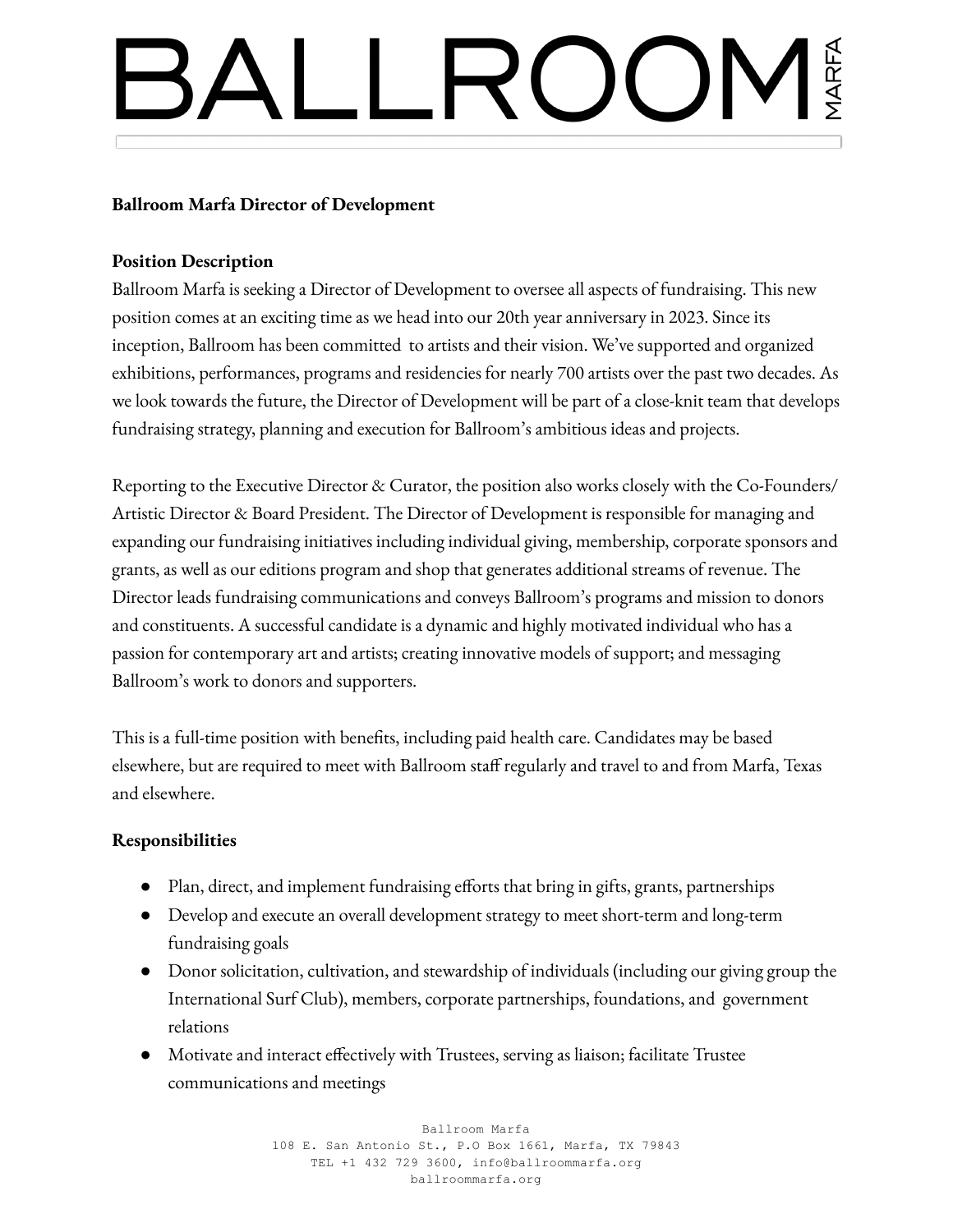- Direct Ballroom's editions program, on-site and online shop, and other revenue streams such as Ballroom's travel program, working closely with the Finance & Operations Deputy and Gallery Manager
- Administer our grants program and provide editorial feedback and strategic guidance, collaborating closely with the curatorial and programming team
- Plan and manage events such as the bi-annual New York gala, Spring party, and prospective donor events
- Maintains calendar of fundraising events with clear deadlines
- Successfully manage development-related budgets (revenue and expenses)
- Utilize and upkeep donor database (Donor Perfect) to steward donors and fundraising initiatives

## **Qualifications**

- Minimum of 5-7 years of experience in development in arts non-profit organizations
- Ability to inspire and engage individual donors, members and sponsors, and successfully close gifts and secure funding
- Maintains a track record of meeting revenue goals
- Knowledge of fundraising and communications principles, strategy, techniques, and ethics
- Experienced communicator with exceptional verbal and written communication skills, especially when speaking and writing about contemporary art
- Deep knowledge of the arts and cultural landscape, including museums, donors, funders, press
- Strong project manager with excellent organizational, analytical, problem solving skills; has attention to detail
- Ability to meet deadlines and work well under pressure
- Proficient in Microsoft Office, Excel, PowerPoint, Adobe Suite, Zoom
- Ability to use / learn fundraising software
- Works independently and collaborates effectively with colleagues and consultants from a distance
- Creative and forward thinking; enjoys collaborating; has a good sense of humor
- Ability to work evening hours for events and some weekends required; can travel when needed
- Does not have to be based in Marfa, Texas, but has a valid driver's license and is comfortable driving long distances
- Bilingual speakers (English / Spanish) is a plus